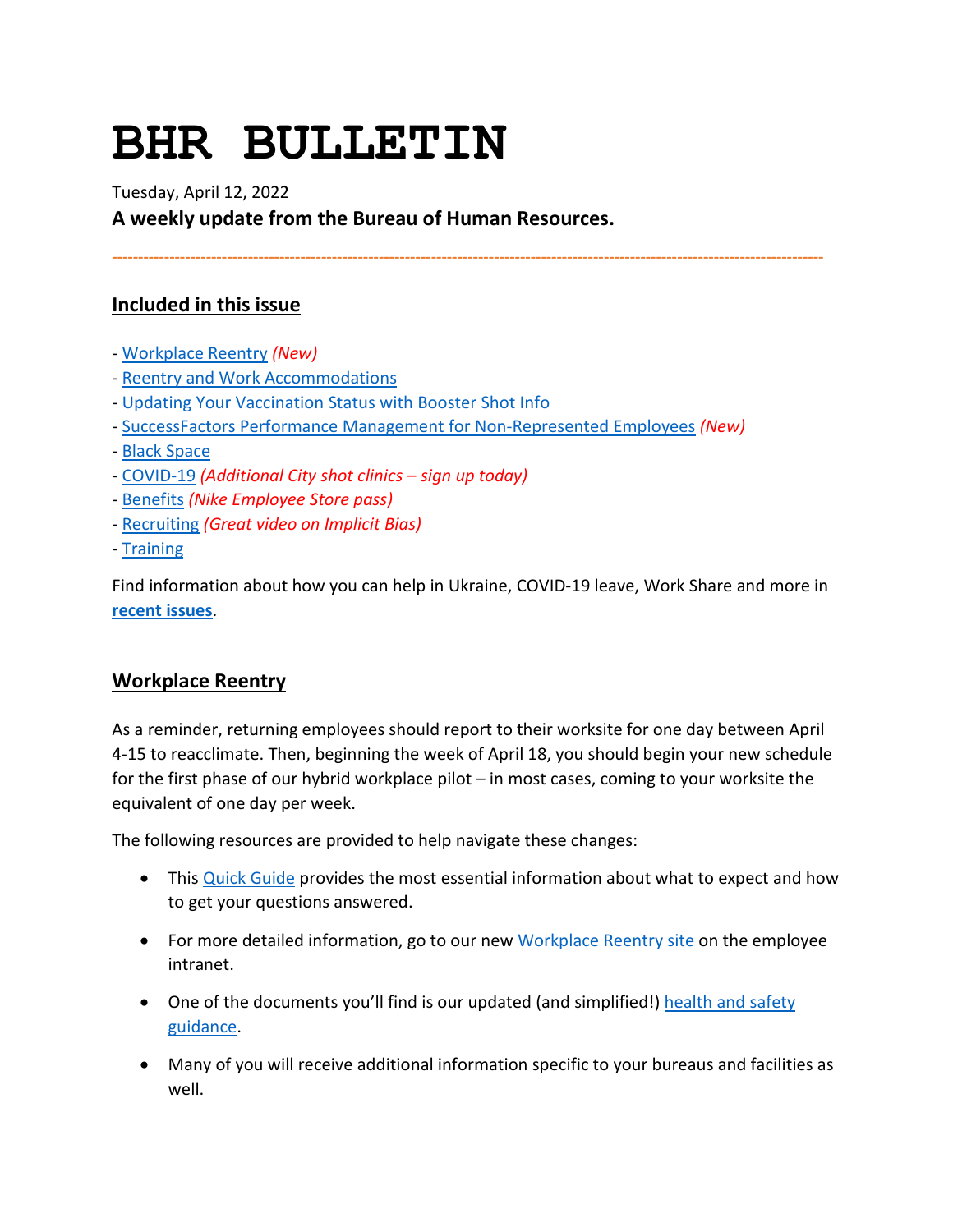• We will learn and adapt as we go, just as we have throughout the pandemic. We're in this together. *See you soon!*

# <span id="page-1-0"></span>**Reentry and Work Accommodations**

Our hybrid return to the office is happening soon! If you are someone with a disability, pregnant, and/or observe a religious practice, and in need of an accommodation to perform your job, please contact your Human Resources Business Partner (HRBP) for assistance. Here's a link to HRBP bureau assignments: [https://www.portlandoregon.gov/bhr/article/430513.](https://www.portlandoregon.gov/bhr/article/430513)

# <span id="page-1-1"></span>**Updating Your Vaccination Status with Booster Shot Info**

The City now has the capability to accept booster shot information if employees want to update their COVID-19 vaccination status. This is not a requirement. Reporting booster information is entirely up to you.

For those with access to a City computer as well as access to the City's network, booster information can be added to your vaccination status form online through th[e CityLink Portal,](https://www.portlandoregon.gov/employee/50542) where you will again find the "My Vaccination Status" tab. Click the tab to access the vaccination status form, then update your status with booster information.

For those who have internet access but do not have access to the City's network, you can update your vaccination status online here: [Employee COVID-19 Vaccination Status Form](https://app.smartsheet.com/b/form/1630264465a1445bae728de4615f96a7)  [\(smartsheet.com\).](https://app.smartsheet.com/b/form/1630264465a1445bae728de4615f96a7)

If you have questions, please email [bhrcommunications@portlandoregon.gov.](mailto:bhrcommunications@portlandoregon.gov)

# <span id="page-1-2"></span>**SuccessFactors Performance Management for Non-Represented Employees**



## **It's time to Align!**

The Align phase of our performance cycle runs from April 1 - July 14.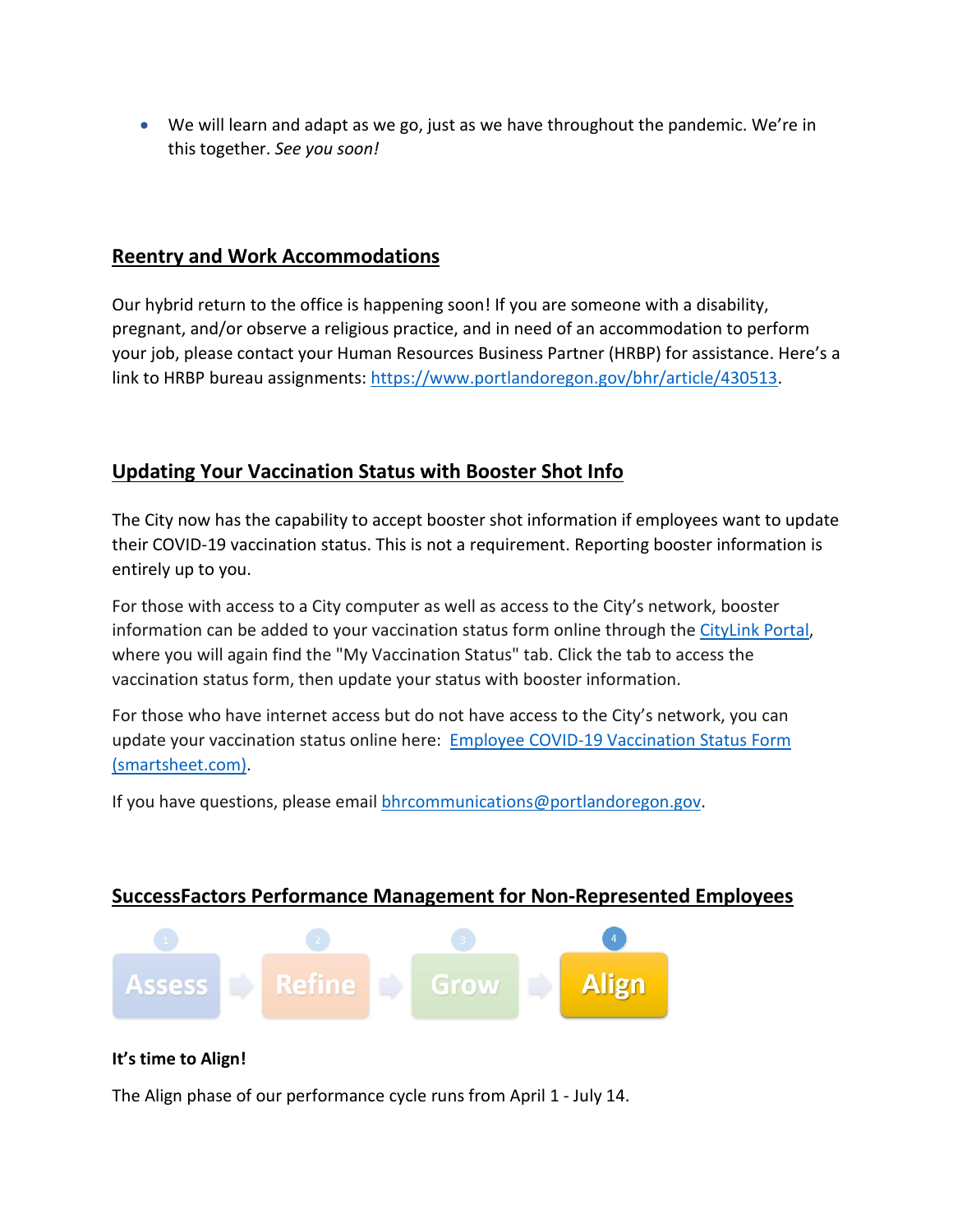During this phase, there are a few actions that are required to ensure that performance forms can be equitably calibrated by each bureau, including:

## **1.) You and your manager hold a third quarterly check-in on your objectives and key results.**

• Managers need to conduct a check-in with each of their direct reports, enter date discussion completed and click the "Discussion Completed" button.

## **2.) Once the check-in is complete, employees enter [their self-assessment.](https://www.youtube.com/watch?v=tNG9-r8GYZ0)**

- Select a self-rating for each objective using the five-point rating scale.
- Add any overall comments.
- Send to "Next Step."

# **3.) Once the self-assessment is complete, the [manager will need to enter their assessment.](https://www.youtube.com/watch?v=IGGClEgPQTU)**

- Manager selects a rating for each objective using the five-point rating scale.
- Add any comments they wish to make.
- Manager will add together the average People and Service objective ratings, select an overall rating as well as the appropriate merit award.

# **4.) The combined review will then go to the bureau's senior leadership for a calibration review process to ensure overall equity in year-end ratings.**

For bureaus to hold year-end calibration sessions before the end of this phase, your bureau may be announcing a specific timeline for each of these abovementioned steps.

Please work with your manager or supervisor to perform your respective tasks as soon as possible during this phase of our process.

[HRAR 9.02](https://www.portland.gov/sites/default/files/2020-06/9.02-performance-management_0.pdf) sets citywide policy on merit awards for eligible staff which are, "based on available resources, the maximum amount of merit pay that may be awarded to eligible staff shall be determined annually by City Council." This coming July, City Council approved a merit award budget of 2% and this year's merit matrix can be accessed on the [Performance and](https://www.portlandoregon.gov/bhr/article/799199)  [Development Process webpage.](https://www.portlandoregon.gov/bhr/article/799199)

# <span id="page-2-0"></span>**Black Space**

This meeting is specifically for City of Portland's Black employees. We will provide support where needed and work together to identify common experiences as well as ways the City can better support and retain Black employees.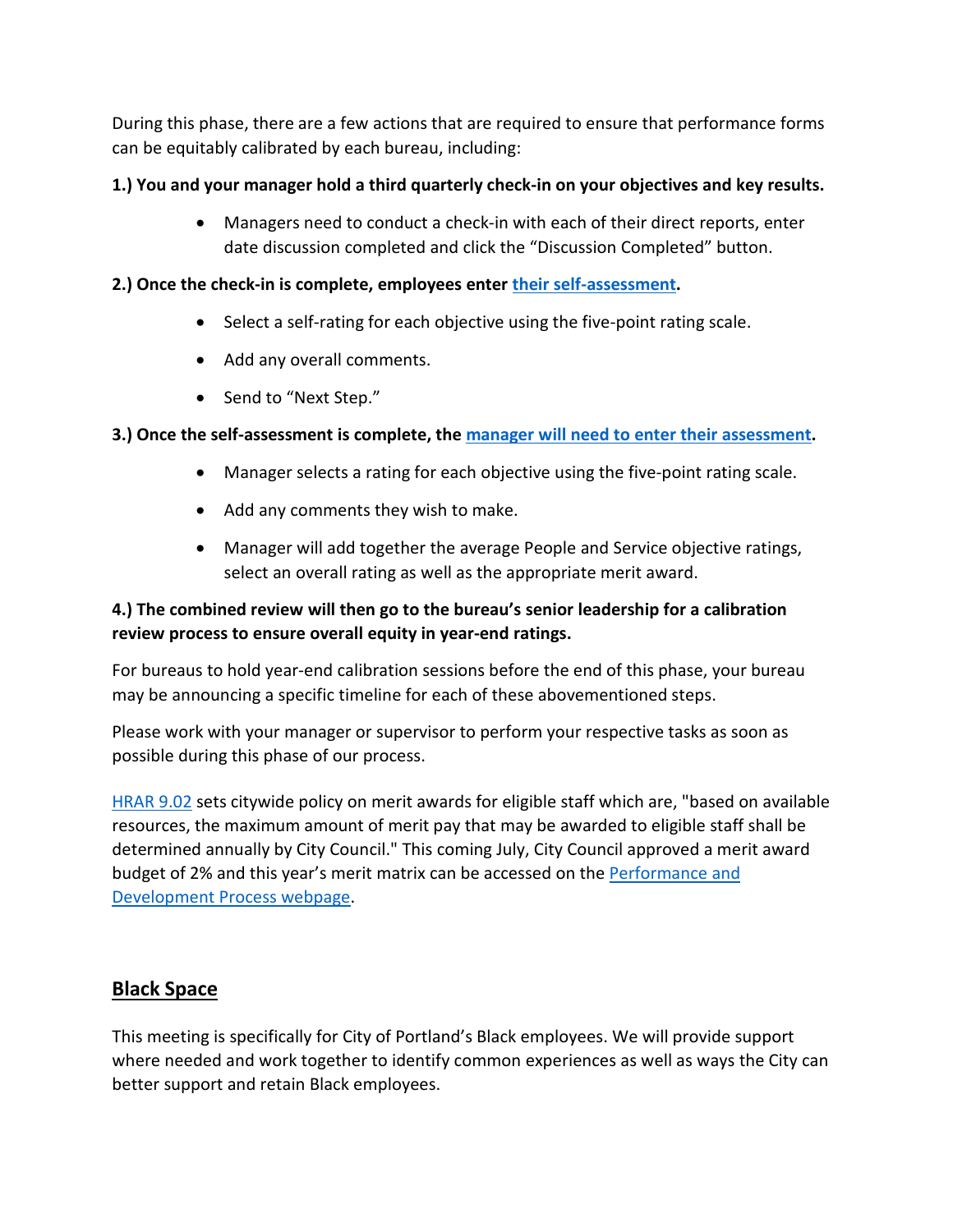Meetings occur on the third Tuesday of every month, 1-2:30 p.m. Join Zoom Meeting at <https://us02web.zoom.us/j/81234850345?pwd=TDJGN1ZWNDVlLzJXZEtHcHJFRWErdz09>

Meeting ID: 812 3485 0345 Passcode: 230082 One tap mobile +16699006833,,81234850345#,,,,\*230082# US (San Jose) +12532158782,,81234850345#,,,,\*230082# US (Tacoma)

# <span id="page-3-0"></span>**COVID-19**

## **City Shot Clinics**

The City is setting up additional shot clinics for employees who want their booster or primary shots for COVID-19. Please see the [CDC website](https://www.cdc.gov/coronavirus/2019-ncov/vaccines/stay-up-to-date.html) to determine if you are due for a booster. The CDC allows mixing of vaccines, so you can safely receive any type of booster. Pfizer will be offered at all clinics except for the Justice Center and East Portland Community Center, which will have Moderna.

## **The clinics are open to all employees, but not family or dependents.**

Slots are expected to fill quickly. More will be added as needed, so please check back daily. Last time there were cancellations that created "day of" opportunities – so keep checking back!

Vaccine is also available at many pharmacies or through your primary care provider. Visit [Vaccine Finder](https://www.vaccines.gov/) to locate a pharmacy with COVID shots, or check [Multnomah County Vaccine](https://www.multco.us/novel-coronavirus-covid-19/upcoming-covid-19-vaccination-clinics)  [Sites.](https://www.multco.us/novel-coronavirus-covid-19/upcoming-covid-19-vaccination-clinics) Any City employee may attend any of the shot clinics except for the Justice Center, which has restricted access.

Booster doses are **not required** by the City but are recommended by the CDC. You may use COVID Emergency Paid Sick Leave (EPSL) to attend these on-site offerings. Turn to your bureau timekeeper with coding and timesheet questions.

Currently, shot clinic access is only available to City of Portland employees. We will let you know if this changes in the future.

## **SHOT CLINIC SCHEDULE**

Tuesday, April 19, 8-10 a.m. – **Police Bureau Staff Only.** Justice Center, Wayne Sullivan Room. 1111 SW 2<sup>nd</sup> Avenue, Portland. (Moderna)<https://www.signupgenius.com/go/PPB>

Tuesday, April 19, 1-3 p.m. – East Portland Community Center, Multi-Purpose Room.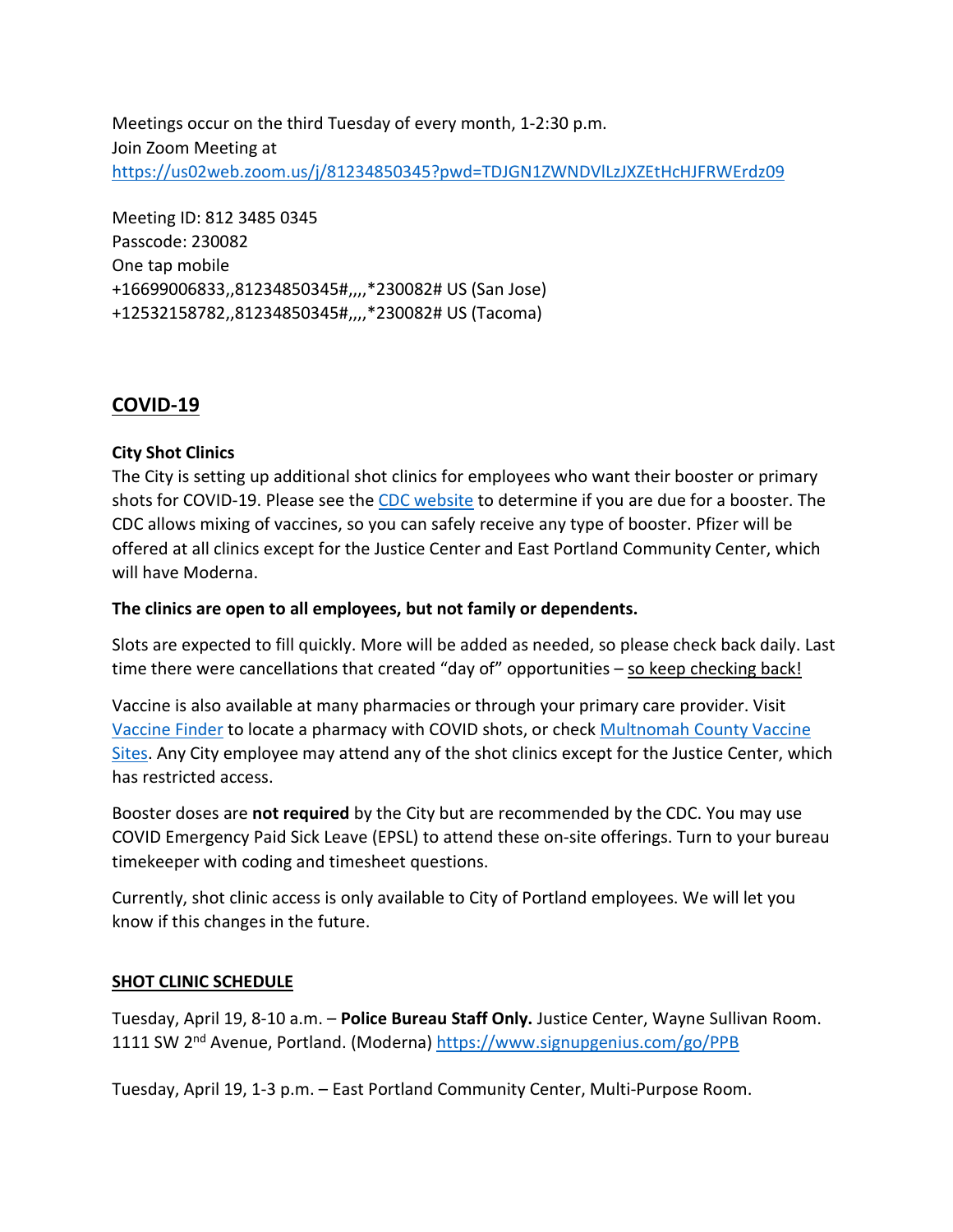740 SE 106th Avenue, Portland. (Moderna)<https://www.signupgenius.com/go/EastPCC>

Wednesday, April 20, 5-7 a.m. – Transportation Bureau, Assembly Area. 2929 N. Kerby, Portland. (Pfizer)<https://www.signupgenius.com/go/Kerby>

Wednesday, April 20, 1:30-3:30 p.m. – Water Treatment Plant, Mt. Mazama Room. 5001 North Columbia Blvd. Portland. (Pfizer)<https://www.signupgenius.com/go/WTP>

Thursday, April 21, 6-8 a.m. – Water Bureau, Auditorium. 664 N Tillamook Street, Portland. (Pfizer)<https://www.signupgenius.com/go/Water>

Thursday, April 21, 11 a.m. - 1 p.m. – Portland Building, Room 100. 1120 SW 5th Avenue, Portland. (Pfizer)<https://www.signupgenius.com/go/PB>

#### **Booster Shots**

The COVID-19 vaccines are still effective in preventing severe disease, yet protection can lessen over time. A [booster shot](https://www.cdc.gov/coronavirus/2019-ncov/vaccines/booster-shot.html) is an additional shot recommended for all vaccinated adults to get longer lasting protection. Many vaccines need boosters after a period.

**Q:** With so many people getting infected with the Omicron variant, do the vaccines really help? **A**: Yes! A new [report from the Oregon Health Authority](https://covidblog.oregon.gov/booster-shots-highlighted-in-new-breakthrough-case-report/?utm_medium=email&utm_source=govdelivery) confirms that cases of COVID-19 are much more common in unvaccinated individuals including during the Omicron surge. Being vaccinated lowers risk for infection and receiving a third (booster) dose provides the best protection.

**Q:** If I already had COVID-19 and recovered, am I protected by natural immunity, or do I still need to get a COVID-19 vaccine?

**A:** You should get a COVID-19 vaccine even if you already had COVID-19.

Getting sick with COVID-19 offers some protection from future illness with COVID-19, sometimes called "natural immunity." The level of protection people get from having COVID-19 may vary depending on how mild or severe their illness was, the time since their infection, and their age. No currently available test can reliably determine if a person is protected from infection.

[All COVID-19 vaccines currently available](https://www.cdc.gov/coronavirus/2019-ncov/vaccines/different-vaccines.html) in the United States ar[e effective](https://www.cdc.gov/coronavirus/2019-ncov/vaccines/effectiveness/index.html) at preventing COVID-19. Getting a COVID-19 vaccine gives most people a high level of protection against COVID-19 even in people who have already been sick with COVID-19.

[Emerging evidence](https://www.cdc.gov/coronavirus/2019-ncov/science/science-briefs/vaccine-induced-immunity.html#anchor_1635540493225) shows that getting a COVID-19 vaccine after you recover from COVID-19 infection provides added protection to your immune system. [One study](https://www.cdc.gov/mmwr/volumes/70/wr/mm7032e1.htm?s_cid=mm7032e1_e&ACSTrackingID=USCDC_921-DM63289&ACSTrackingLabel=MMWR%20Early%20Release%20-%20Vol.%2070%2C%20August%206%2C%202021&deliveryName=USCDC_921-DM63289) showed that, for people who already had COVID-19, those who do not get vaccinated after their recovery are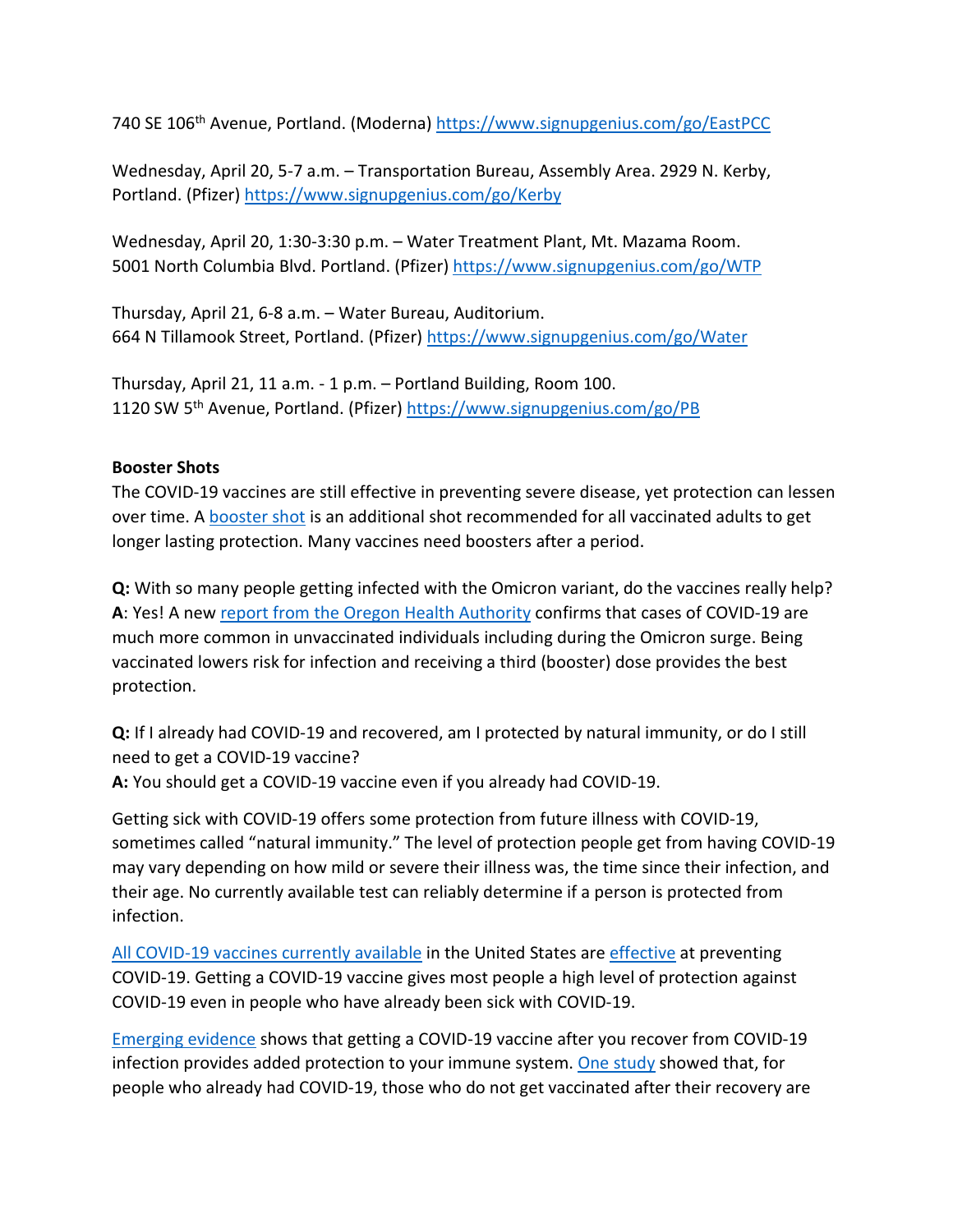more than two times as likely to get COVID-19 again than those who get fully vaccinated after recovery.

**Q:** Where can I get a booster? **A:** To get a booster shot:

- Contact your healthcare provider.
- Ask your local pharmacy.
- City Shot Clinic
- Call 2-1-1.
- Visi[t GetVaccinated.Oregon.gov.](https://getvaccinated.oregon.gov/#/)
- [Visit a weekly clinic.](https://www.multco.us/novel-coronavirus-covid-19/upcoming-covid-19-vaccination-clinics)

As we move forward, we will continue to answer questions related to COVID-19 vaccinations. The intent of the information is to help you make an informed decision about vaccination. Please submit vaccination questions to [Joel.Michels@portlandoregon.gov.](mailto:Joel.Michels@portlandoregon.gov) Answers will be provided in the following week's BHR Bulletin an[d a compiled list is posted here.](https://www.portlandoregon.gov/bhr/article/797240)

The information provided is taken from the Centers for Disease Control and Prevention [\(CDC\)](https://www.cdc.gov/coronavirus/2019-ncov/vaccines/index.html) and Oregon Health Authority [\(OHA\)](https://covidvaccine.oregon.gov/) resources with input from our own Joel Michels, Nurse Practitioner, Occupational Health and Well-being Program Manager.

# **Testing for Unvaccinated Employees**

The City is moving forward with the Mayor and City Council's directive to test employees who are unvaccinated for COVID-19. The goal remains to keep the workplace as safe as possible as we continue to provide services to the Portland area.

Details and many answers are available in this [COVID-19 Testing FAQ.](https://www.portland.gov/bhr/covid-testing)

Scheduling is underway for those who have not yet declared vaccination status along with those who have an approved exception. You will be notified once scheduled, before testing begins. If you telework, you will not be tested unless you're coming to a City worksite.

Testing adds to the pandemic health and safety plan for the City, but other measures are equally important. Please continue to distance when possible, wear a well-fitting mask, wash your hands frequently, and stay home if you are sick with any COVID-19 symptoms.

# **COVID-19 At-home Testing Options**

For all employees: The federal government provides free rapid tests for home shipping available at [www.covidtests.gov.](http://www.covidtests.gov/)

For Kaiser enrollees: Rapid antigen home tests are available at local drugstores or online. Please visit kp.org/covidtests for the most up-to-date information on participating retailers. To submit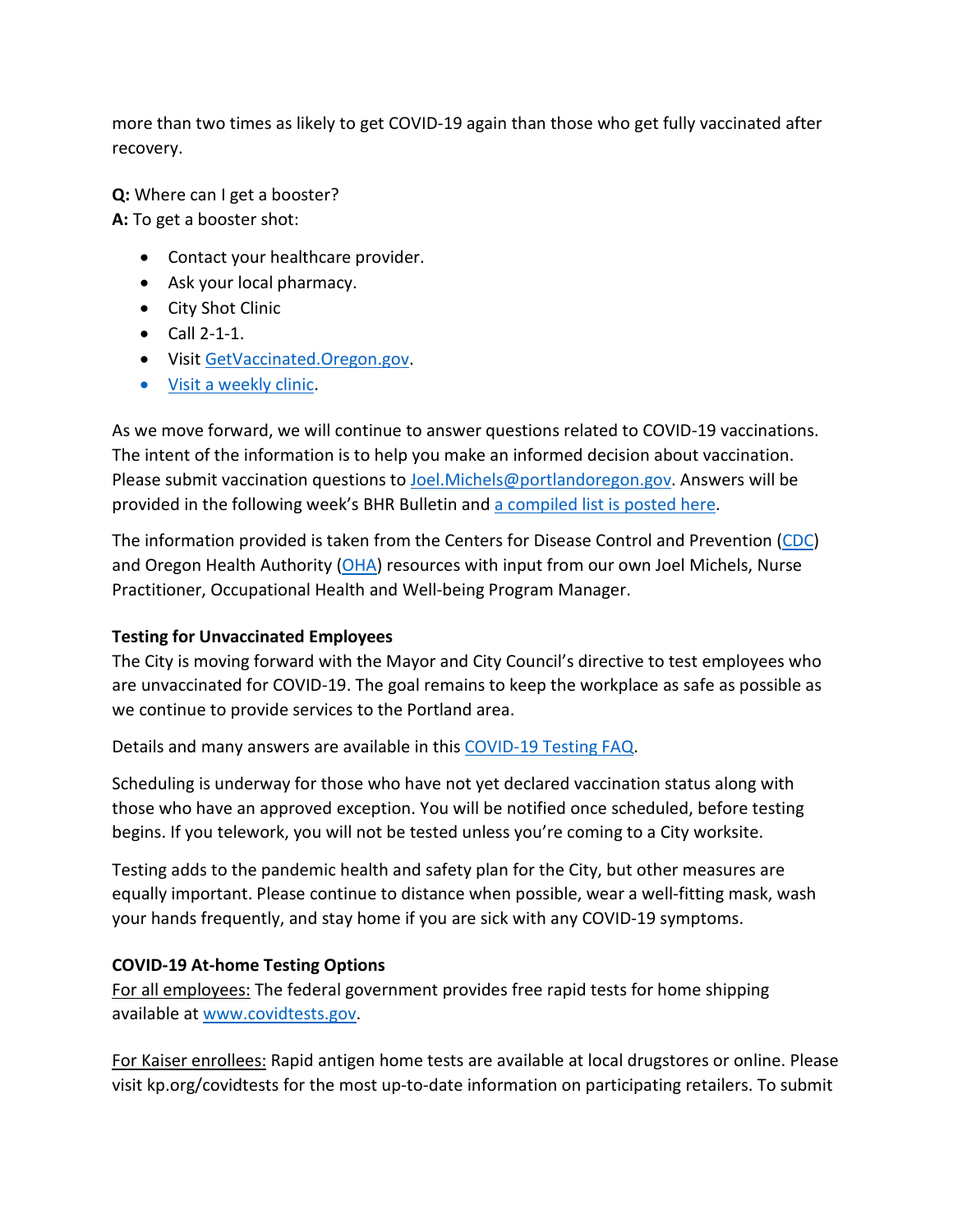a reimbursement claim, please login to kp.org, go to the "Coverage & Costs" section, then select "Submit a Claim."

For Moda (CityCore/CityNet/CityBasic) enrollees: Members can purchase FDA authorized athome COVID test kits from retailers (including pharmacies and online) and submit to Moda for reimbursement using this form -- [COVID At Home Test Reimbursement.](https://www.modahealth.com/-/media/modahealth/site/shared/forms/ModaHealth-OTC-COVID-19-AtHomeTest-Medical-MemberReimbursementForm.pdf) Itemized receipts are required, and shipping costs are not reimbursable.

**Q:** What is a Self-test or At-home COVID-19 test?

**A: Self-tests** for COVID-19 give rapid results and **can be taken anywhere**, regardless of your vaccination status or whether you have symptoms. Along with [vaccination,](https://www.cdc.gov/coronavirus/2019-ncov/vaccines/your-vaccination.html) [wearing a well](https://www.cdc.gov/coronavirus/2019-ncov/prevent-getting-sick/masks.html)[fitted mask,](https://www.cdc.gov/coronavirus/2019-ncov/prevent-getting-sick/masks.html) and physical distancing, self-tests help [protect you and others](https://www.cdc.gov/coronavirus/2019-ncov/prevent-getting-sick/prevention.html) by reducing the chances of spreading COVID-19.

**Q:** When should I take an At-home COVID-19 test?

**A:** If you have any [COVID-19 symptoms,](https://www.cdc.gov/coronavirus/2019-ncov/symptoms-testing/symptoms.html) you may test immediately, although it can take 24 hours after symptom onset for the test to accurately detect the virus. You may want to repeat the test 24 hours after a negative test to confirm results if you are still having symptoms.

If you were exposed to someone with COVID-19, wait at least five days after exposure. If you test negative for COVID-19, consider testing again one to two days after your first test.

If you are going to an indoor event or a gathering, test immediately before the gathering, or as close to the time of the event as possible. **This is especially important before gathering with** [individuals at risk of severe disease,](https://www.cdc.gov/coronavirus/2019-ncov/need-extra-precautions/people-with-medical-conditions.html) [older adults,](https://www.cdc.gov/aging/covid19/covid19-older-adults.html) those who are [immunocompromised,](https://www.cdc.gov/coronavirus/2019-ncov/need-extra-precautions/people-with-medical-conditions.html#MedicalConditionsAdults) or people who are not [up to date on their COVID-19 vaccines,](https://www.cdc.gov/coronavirus/2019-ncov/vaccines/stay-up-to-date.html) including children who cannot get vaccinated yet.

**Q:** Should I trust the results of a self-test?

**A: Positive results** from self-tests are highly reliable.

**Negative results** from self-tests do not rule out SARS-CoV-2 infection. A negative self-test result may not be reliable, especially if you have symptoms associated with COVID-19.

**Invalid results** from self-tests mean the test did not work properly, and a new test is needed to get an accurate result.

[The City's COVID-19 Response page is available here.](https://www.portlandoregon.gov/bhr/index.cfm?&c=81055)

# <span id="page-6-0"></span>**Benefits**

**[Nike Employee Store Pass | Portland.gov](https://www.portland.gov/bhr/benefit-offerings/news/2021/10/26/nike-employee-store-pass-0)**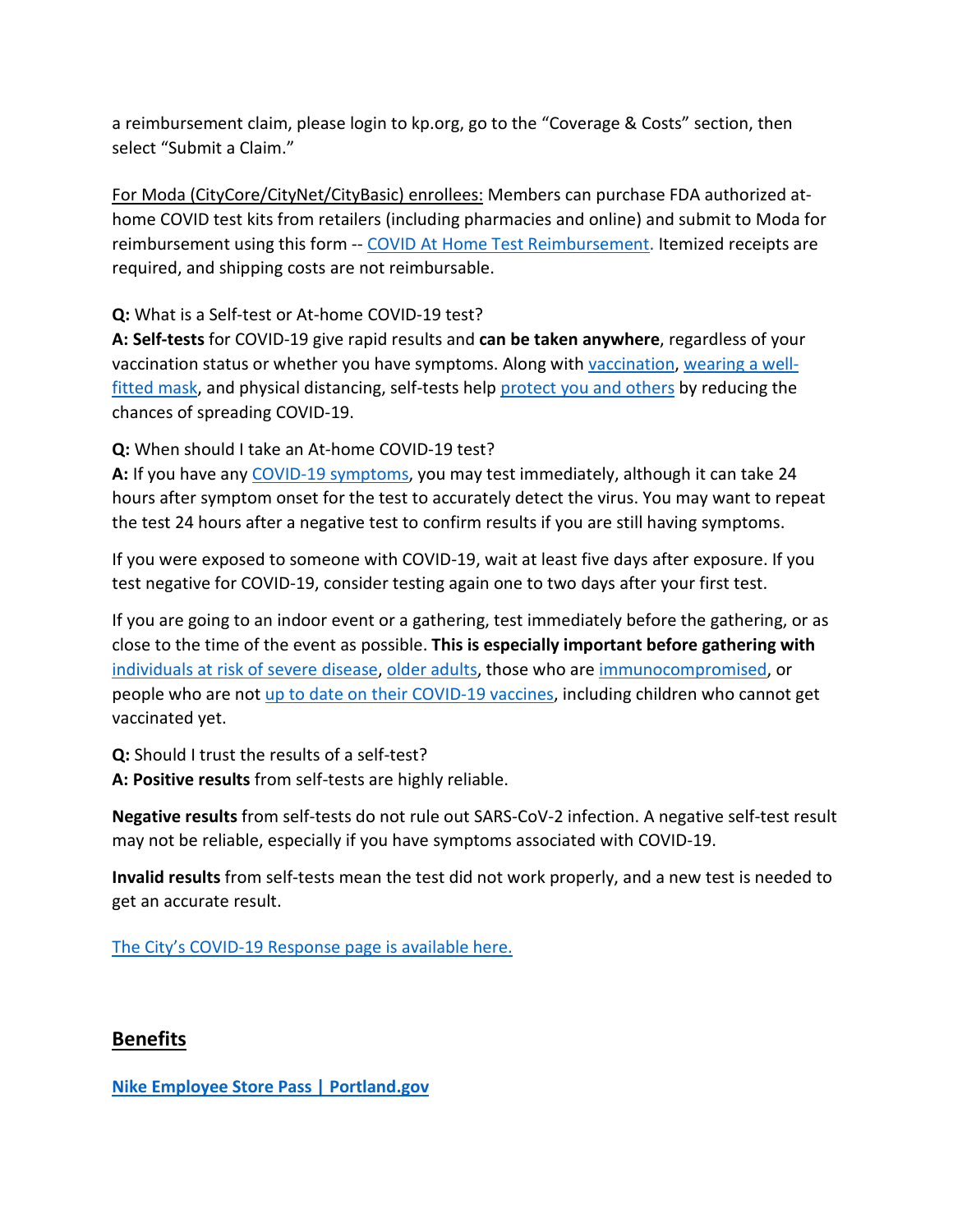Just in time for that spring workout commitment! City of Portland employees can visit the Nike Employee Store one time until May 31, 2022.

## **National Infertility Awareness Week: April 24-30**

Please join Carrot's Chief Medical Officer and Co-Founder Asima Ahmad, MD, MPH, for a [free,](https://zoom.us/webinar/register/3016480587110/WN_ILPepDHLTXqroZZ8uAvHkw)  [virtual event](https://zoom.us/webinar/register/3016480587110/WN_ILPepDHLTXqroZZ8uAvHkw) to hear the founding story behind Carrot and what she specifically wants you to know about infertility. We invite you to wear orange to our exclusive virtual event. As a part of the #WearOrange campaign hosted by U.S.-based organization, RESOLVE, together, we can all join the infertility conversation, remind others they're not alone, and collectively raise awareness for this important topic.

Wednesday, April 27, 9 a.m.

If you or your partner can't make it, a recording of the virtual event will be emailed to all those who register, and will be posted in the [Resource Center](https://zoom.us/webinar/register/5016480591516/WN_ILPepDHLTXqroZZ8uAvHkw) on the Carrot website.

#### **Infertility resources for you**

When it comes to infertility, there's a lot of information out there. Below, we've rounded up three expert-authored resources from Carrot to help you learn more.

- [Infertility: Overview](https://app.get-carrot.com/read/Fertility/Infertility:-Overview?utm_medium=email&utm_source=employ&utm_campaign=en_c_ee__apr22__email_&utm_content=infertaware&utm_term=)  Check out this article for a general overview of what infertility is, and some of the causes.
- [Infertility: Treatments](https://app.get-carrot.com/read/Fertility/Infertility:-Treatments?utm_medium=email&utm_source=employ&utm_campaign=en_c_ee__apr22__email_&utm_content=infertaware&utm_term=)  Read this article to better understand the different options to treat infertility.
- [Male infertility and pursuing parenthood](https://www.get-carrot.com/blog/baby-steps-josephs-story)  Joseph's story Learn more about Joseph, a 35-year-old man from New York, and his journey to parenthood.

#### **Online Benefits Enrollment System**

The City's Health & Financial Benefits team transitioned to a new online benefits enrollment system as of April 1, 2022. The new system allows us to house active employees and Retiree/COBRA participant enrollments within the same system for the first time. Employee information, plan selections, and dependent information carried forward to the new system. Beneficiary information is stored within our previous system and will be good through June 30, 2022. During open enrollment, we hope you'll take time to review the new system, your plan elections and set beneficiary allocations.

If you are a new employee needing to make your benefit elections, a current employee needing to make changes to your benefits due to a qualifying life event, or want to set your beneficiary allocations, please login to the new enrollment portal at [www.portland.gov/benefits.](https://www.portland.gov/benefits) If you have any questions, please contact the benefits office at [benefits@portlandoregon.gov.](mailto:benefits@portlandoregon.gov)

Thank you for your patience as we update our systems to better serve employees and plan participants.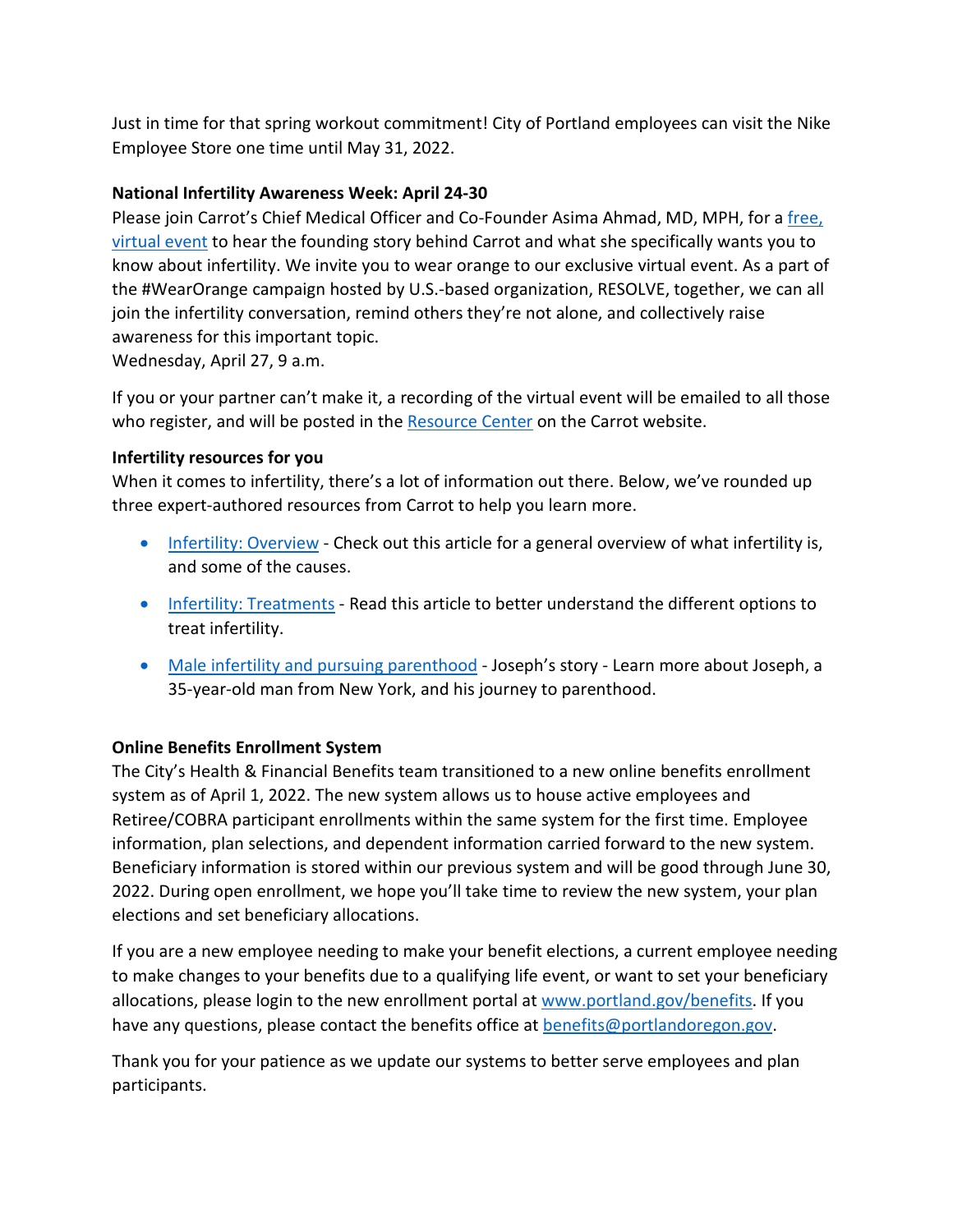#### **CityStrong GuidanceResources: a free and confidential Employee Assistance Program (EAP)**

Provided by the City of Portland, offering support for personal and work-related issues. Professionally trained Guidance Consultants are available 24 hours a day, 7 days a week, 365 days a year.

CityStrong GuidanceResources contact info: 855.888.9891 [guidanceresources.com](https://www.guidanceresources.com/groWeb/login/login.xhtml) App: GuidanceNow Web ID: CityStrong

#### **Webinars**

*Budgeting: Establish good spending and saving habits* Tuesday, April 26, 9 a.m. Thursday April 28, 6 a.m. *and* 12 p.m. [Register here.](https://voyafa.zoom.us/webinar/register/WN_jalwtC9vQGa3Bf00BMP-Pw)

#### *Budgeting: Build your budget using Voya's budget calculator*

[Watch this 3-minute video.](https://www.voya.com/page/on-demand/budget-calculator)

#### **Deferred Compensation Program Resources**

#### *Navigating Market Volatility*

If market volatility is causing you to consider making changes to your retirement strategy, keep in mind your long-term retirement planning goals and risk tolerance. A great way to learn more is to [visit this resource page](https://www.voya.com/page/navigating-market-volatility) designed to help you understand the fundamentals of market volatility and learn strategies that can help guide you through uncertain times.

#### *Addressing uncertainty series: Market Volatility*

Market fluctuations may be concerning but saving for retirement involves investing for the long term. Learn about the importance of staying invested and why staying the course matters. [Watch this 1-minute video.](https://www.voya.com/page/on-demand/addressing-uncertainty-series-market-volatility)

#### *Money Management Strategies During Inflationary Times*

The inflation reading from Jan. 2021 to Jan. 2022 was a whopping 7.5%. As a result, inflation worries are now a leading cause of financial anxiety for many households as purchases like groceries, gas, furniture and used cars have spiked in cost. [This article](https://blog.voya.com/financial-decisions/money-management-strategies-during-inflationary-times-nc) provides some great suggested strategies to help lessen the stress and financial bite of your day-to-day finances.

## <span id="page-8-0"></span>**Recruiting**

Implicit bias, also known as unconscious bias, influences nearly every human interaction. The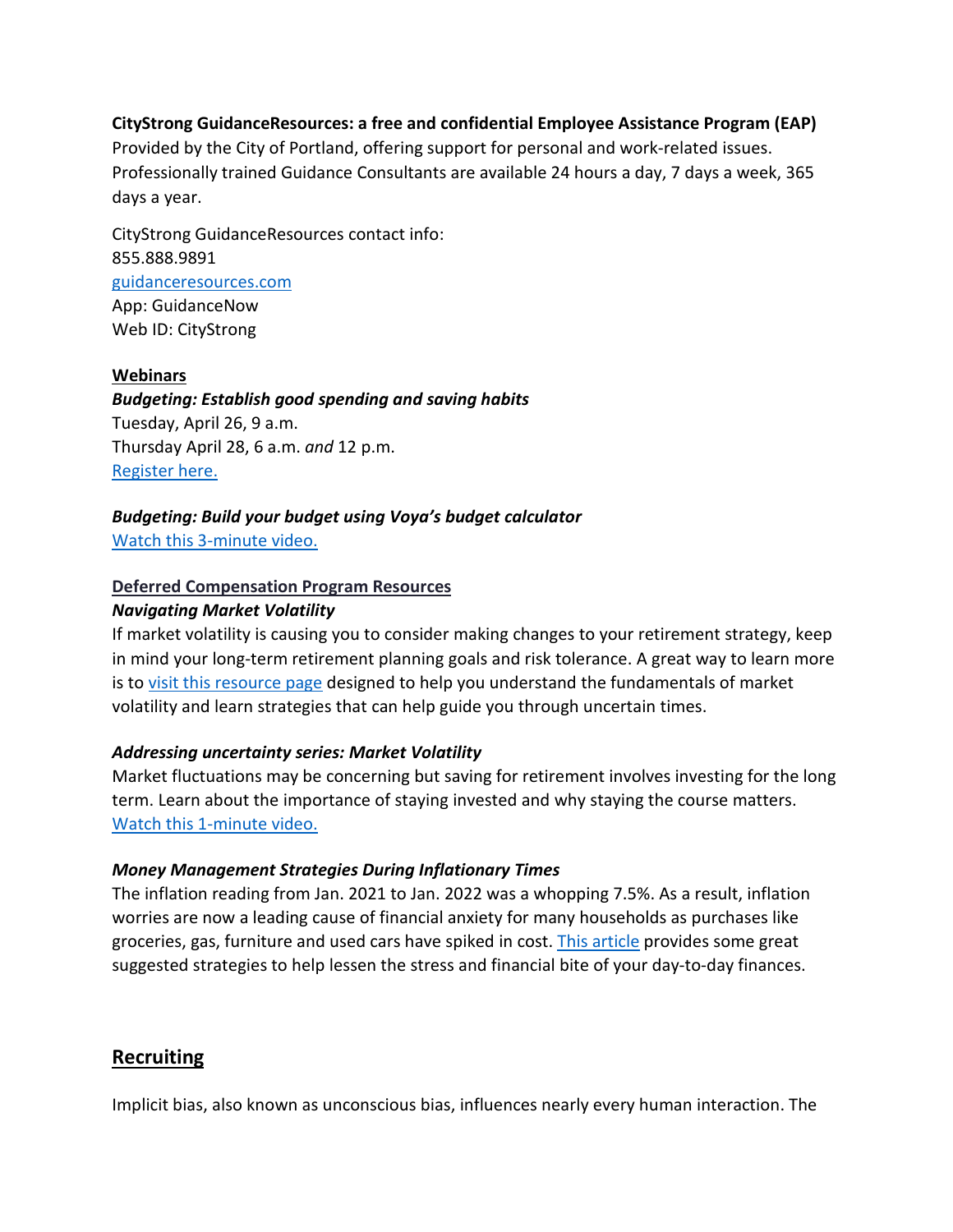following video breaks down implicit bias, reveals how it shows up and gives helpful insight on what you can do to recognize and address it.

• Implicit Bias I Concepts Unwrapped

**Jobs** [Current Internal Recruitments](https://www.governmentjobs.com/careers/portlandor/promotionaljobs) [Current External Recruitments](https://www.governmentjobs.com/careers/portlandor?) [Current Lateral Transfer Opportunities](https://www.governmentjobs.com/careers/portlandor/transferjobs)

# <span id="page-9-0"></span>**Training** *(VIRTUAL)*

### **Required, All Employees**

Be sure to visit [CityLearner](https://www.portlandoregon.gov/sf) for course descriptions and the most current class details.

*Workplace Harassment & Discrimination* **Prevention (HR 2.02)** *Initial for Non-Supervisory Employees* Wednesday, May 11, 4-6 p.m.

## *Workplace Harassment & Discrimination Prevention (HR 2.02) Refresher for Non-Supervisory Employees* Friday, April 29, 3-4 p.m.

*Workplace Harassment, Discrimination, & Retaliation Prevention (HR 2.02) Refresher Training for Managers/Supervisors*  Wednesday, April 13, 9-10 a.m.

*Reasonable Suspicion of Drug and Alcohol Use Training (DOT), Mgrs./Sups. – Cost \$30.00* Thursday, June 16, 9 a.m. - 12 p.m.

*Reasonable Suspicion of Drug and Alcohol Use Training (Non-DOT) - Mgrs./Sups. – \$30.00* Thursday, June 2, 9-11 a.m.

*Racial Equity 101* Thursday, April 21, 8:30 a.m. - 12 p.m. Monday, April 25, 1:30-5 p.m.

## *General Security Awareness Training*

This eLearning is due annually. Here's a link to the course: [General Security Awareness](https://performancemanager4.successfactors.com/sf/learning?destUrl=https%3a%2f%2fcityofport%2eplateau%2ecom%2flearning%2fuser%2fdeeplink%5fredirect%2ejsp%3flinkId%3dITEM%5fDETAILS%26componentID%3dLMS61011035%26componentTypeID%3dELRN%26revisionDate%3d1638978720000%26fromSF%3dY&company=cityofport)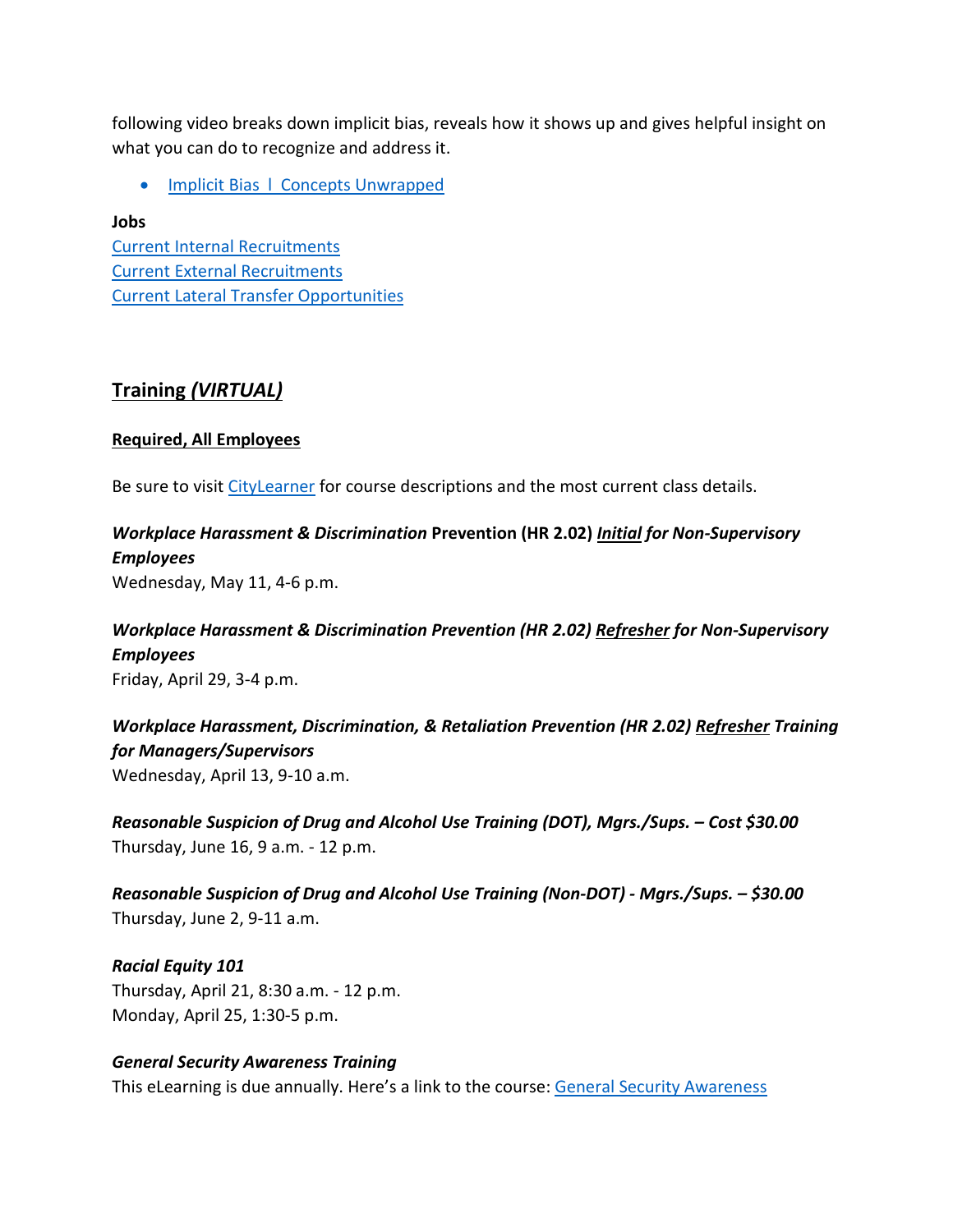#### *Defensive Driver Training -- eLearning now available in CityLearner*

The eLearning can be taken at any time. Direct link to the course: [Defensive Driver](https://cityofport.plateau.com/learning/user/common/viewItemDetails.do?OWASP_CSRFTOKEN=5M1O-5ANN-0TLU-3QOL-OISM-MYFY-1V3A-L7M9&componentID=LMS61011177&componentTypeID=ELRN&fromSF=Y&revisionDate=1607576040000&menuGroup=Learning&menuItem=Cur&fromDeepLink=true&hideItemDetailsBackLink=true)

**Leadership Engagement and Development (LEAD) Training for Managers & Supervisors** (These classes are open to *all* Managers and Supervisors for registration.)

#### **[Emotional Intelligence](https://performancemanager4.successfactors.com/sf/learning?destUrl=https%3a%2f%2fcityofport%2eplateau%2ecom%2flearning%2fuser%2fdeeplink%5fredirect%2ejsp%3flinkId%3dITEM%5fDETAILS%26componentID%3d29034%26componentTypeID%3dILT%26revisionDate%3d1621278240000%26fromSF%3dY&company=cityofport)**

Part 1: Wednesday, April 13, 9 a.m. - 12 p.m. Part 2: Friday, April 15, 9 a.m. - 12 p.m.

Part 1: Wednesday, May 18, 9 a.m. - 12 p.m. Part 2: Friday, May 20, 9 a.m. - 12 p.m.

**[Understanding the Neurology of Equity & Inclusion](https://performancemanager4.successfactors.com/sf/learning?destUrl=https%3a%2f%2fcityofport%2eplateau%2ecom%2flearning%2fuser%2fdeeplink%5fredirect%2ejsp%3flinkId%3dITEM%5fDETAILS%26componentID%3d39004%26componentTypeID%3dILT%26revisionDate%3d1638564360000%26fromSF%3dY&company=cityofport)** [Portland State University, Center for Executive and Professional Education](https://www.pdx.edu/professional-education/)**,** facilitated by [Tia](https://www.pdx.edu/professional-education/profile/tia-coachman)  [Coachman](https://www.pdx.edu/professional-education/profile/tia-coachman)  Thursday, April 28, 9 a.m. - 12 p.m. Thursday, May 5, 9 a.m. - 12 p.m.

# **[Centering Wellbeing: Let's Talk Mental Health!](https://performancemanager4.successfactors.com/sf/learning?destUrl=https%3a%2f%2fcityofport%2eplateau%2ecom%2flearning%2fuser%2fdeeplink%5fredirect%2ejsp%3flinkId%3dITEM%5fDETAILS%26componentID%3d30004%26componentTypeID%3dILT%26revisionDate%3d1625183220000%26fromSF%3dY&company=cityofport)**

Wednesday, May 4, 9 a.m. - 12:30 p.m.

#### **Professional Development**

#### *New Employee Orientation*

Click [New Employee Orientation](https://www.portlandoregon.gov/bhr/77721) for more information. Tuesday, May 10, 10 a.m. - 1:30 p.m. (30-minute lunch break is included)

#### *Bloodborne Pathogen Training*

Wednesday, May 4, 1:30-3:30 p.m.

*Administering the Discipline Process - Managers & Supervisors (New!)*

Monday, April 25, 9 a.m. - 12:30 p.m.

## *Reasonable Employment Accommodations*

Monday, April 25, 1-2:30 p.m.

#### *Performance Review Process*

Specifically designed for non-supervisory staff, managers and supervisors. Provides participants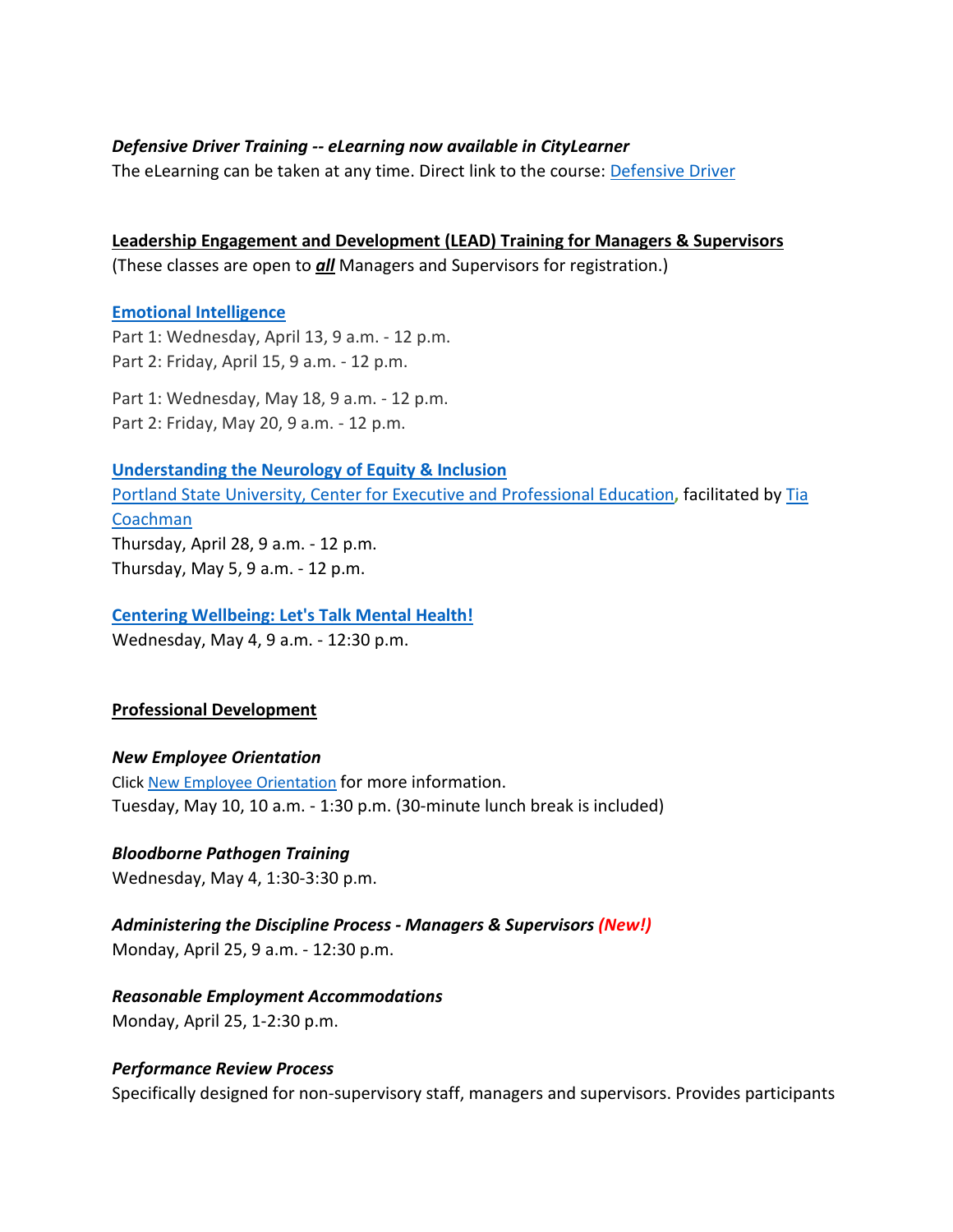with an overview of the fiscal year process. Direct links to the classes: [SuccessFactors Performance Review Process Overview](https://cityofport.plateau.com/learning/user/common/viewItemDetails.do?OWASP_CSRFTOKEN=DU90-LX7U-MJFA-R3RR-74UK-2I97-WO9L-P1RW&componentID=29037&componentTypeID=ELRN&fromSF=Y&revisionDate=1621295700000&menuGroup=Learning&menuItem=Cur&fromDeepLink=true&hideItemDetailsBackLink=true)  [SuccessFactors Performance Review Process Overview for Managers and Supervisors](https://sts.portlandoregon.gov/adfs/ls/?SAMLRequest=hZJPb9swDMW%2FisC7bUVL61SIU2QLigXYH7fxethlUGU6FSBLnig367ev7aRbd0mv0iPf449cXv9pLXvCQMa7AmYpB4ZO%2B9q4fQE%2FqptkAderJanWik6u%2B%2Fjo7vB3jxTZUOhIHn8K6IOTXpEh6VSLJKOWu%2FXXL1KkXHbBR6%2B9BbYZCo1TcTJ7jLEjmWUUKe18iFa52gfce5fu%2FVOm6oYySxmwGx80Tt4FNMoSAttuCvg1V3n90OirZJZ%2FwGTeIE%2BuLgRPxEWuZwKV5vnlICXqcesoKhcLEFyIhItELKpZLvlc8stULPhPYOUp5UfjjtOfG%2BnhKCL5uarKpPy%2Bq4Ddv1IcBHBiJif38BbW%2BcaKCMPIB1avfA6HQ0q91kjUKB19oFT7NtMmPvtmBLfM3nr93da3ofl2U3pr9DNbW%2BsPnwKqiAXE0OOEtVXxfJzxxdRJM0llN05IEV0EtivH%2Fre9sqYxGP6t8924kK1Oif%2B%2FqNUL&RelayState=%2Fsf%2Flearning%3FdestUrl%3Dhttps%253a%252f%252fcityofport%252eplateau%252ecom%252flearning%252fuser%252fdeeplink%255fredirect%252ejsp%253flinkId%253dITEM%255fDETAILS%2526componentID%253d29040%2526componentTypeID%253dELRN%2526revisionDate%253d1621298220000%2526fromSF%253dY&SigAlg=http%3A%2F%2Fwww.w3.org%2F2000%2F09%2Fxmldsig%23rsa-sha1&Signature=Nh05m6BdIM%2FxvyYo0XGgvYRymZoYM8duNho3YqhMrhB7dt0AJszl8HP9tMyr1Rm970uBY8qN1OK2VQ1DitXtL9X5kz06hi1lh1qU%2BNQBVJv%2F2mbWdoqb58FMYKiqv97cu9yMld0iUdw6Mkp%2FB1rVy%2F6nxhm7IUmo9suGPepTh6k%3D)

#### **Procurement Training**

*Contractual Risk* Tuesday, April 19, 9-11 a.m. [Join Microsoft Teams Meeting](https://teams.microsoft.com/l/meetup-join/19%3ameeting_ZjhkNmE5Y2EtODgyZS00NGQ4LTkxZGEtMDY1ZTE4YzdlYmZh%40thread.v2/0?context=%7b%22Tid%22%3a%22636d7808-73c9-41a7-97aa-8c4733642141%22%2c%22Oid%22%3a%2286b2ae6e-2fe6-44ca-9974-4b60b2e2cd99%22%7d) [+1 971-323-0035,](tel:+19713230035,,467847056) Conference ID: 467 847 056#

*Cooperative and City Agreements*  Tuesday, May 3, 9-11 a.m. [Join Microsoft Teams Meeting](https://teams.microsoft.com/l/meetup-join/19%3ameeting_YTUwYjg0ODEtMTZiMS00ZmRlLThjODctZDE5NDdkNzg1ZTdh%40thread.v2/0?context=%7b%22Tid%22%3a%22636d7808-73c9-41a7-97aa-8c4733642141%22%2c%22Oid%22%3a%2286b2ae6e-2fe6-44ca-9974-4b60b2e2cd99%22%7d) [+1 971-323-0035](tel:+19713230035,,619033769) Conference ID: 619 033 769#

#### *Introduction to Procurement*

Learn the fundamentals of public procurement at the City of Portland. This course is recommended before taking other courses in the curriculum. Wednesday, May 18, 9-11 a.m. [Join Microsoft Teams Meeting](https://teams.microsoft.com/l/meetup-join/19%3ameeting_OWI3OGJlZDAtYTlhYS00ZWQ0LTkwNWYtOTM5YmZlYzI1MmIx%40thread.v2/0?context=%7b%22Tid%22%3a%22636d7808-73c9-41a7-97aa-8c4733642141%22%2c%22Oid%22%3a%2286b2ae6e-2fe6-44ca-9974-4b60b2e2cd99%22%7d) [+1 971-323-0035 C](tel:+19713230035,,379601170)onference ID: 379 601 170#

#### *Contractual Risk*

Learn the basic terminology associated with contractual risk, common insurance coverages required by the City of Portland, and how to use the new Risk Assessment Tool. Tuesday, May 24, 9-11 a.m. [Join Microsoft Teams Meeting](https://teams.microsoft.com/l/meetup-join/19%3ameeting_ZjhkNmE5Y2EtODgyZS00NGQ4LTkxZGEtMDY1ZTE4YzdlYmZh%40thread.v2/0?context=%7b%22Tid%22%3a%22636d7808-73c9-41a7-97aa-8c4733642141%22%2c%22Oid%22%3a%2286b2ae6e-2fe6-44ca-9974-4b60b2e2cd99%22%7d) [+1 971-323-0035,](tel:+19713230035,,900700535) Conference ID: 900 700 535#

View [a complete list of Procurement Trainings.](https://www.portlandoregon.gov/brfs/article/780678)

#### **Virtual Portland Community College Classes**

Please note Supervisor/Manager approval is required for courses with a fee. **Be sure to sign up as soon as possible to avoid cancellation of a class due to low enrollment.**

*Strategic Planning \$225.00* Wednesday, April 13, 9 a.m. -1 p.m.

*Excel Database/List Management \$225.00* Wednesday, April 20, 9 a.m. - 1 p.m.

*Project Management for Municipalities \$499.00*